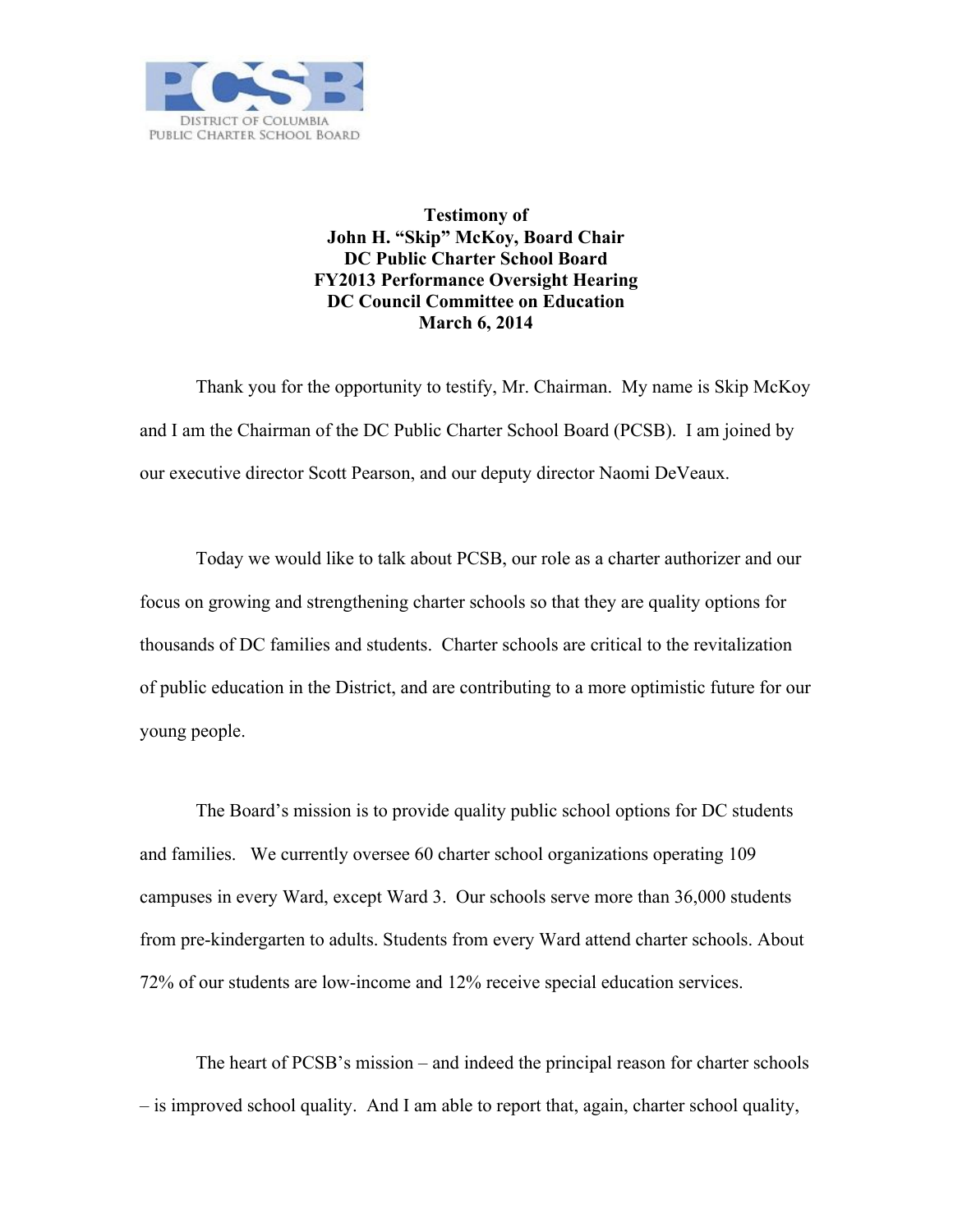as measured by DC CAS proficiency rates, has increased, as it has each year for the past seven years. Charter schools, as you know, consistently outperform the state average in proficiency rates. Performance by subgroup is even more impressive. And that performance contributes to a lower achievement gap. Indeed the Black-White student achievement gap in charter schools is ten points lower than the district average.

Last year the National Assessment of Education Progress (NAEP) also confirmed the strength of charter schools. Moreover, a recent study by CREDO at Stanford University showed that each year a student attends a DC charter school, that student receives a year and a half of learning gains compared to a DC student attending a traditional public school.

This strong charter school quality drives demand: last year there were 22,000 names on charter school waitlists, up by nearly half from 15,000 the year before.

It has long been a rumor that charter school performance can be explained by their somehow serving a more "advantaged" population. In fact the opposite is true. Charter schools serve higher percentages of low-income students and students of color than do traditional District public schools.

The percentage of students with disabilities in charter schools, 12%, is within one percentage point of the city average. Here's a figure most people would find surprising: charter schools serve the same percentage of level 3 and 4 special education students as DCPS.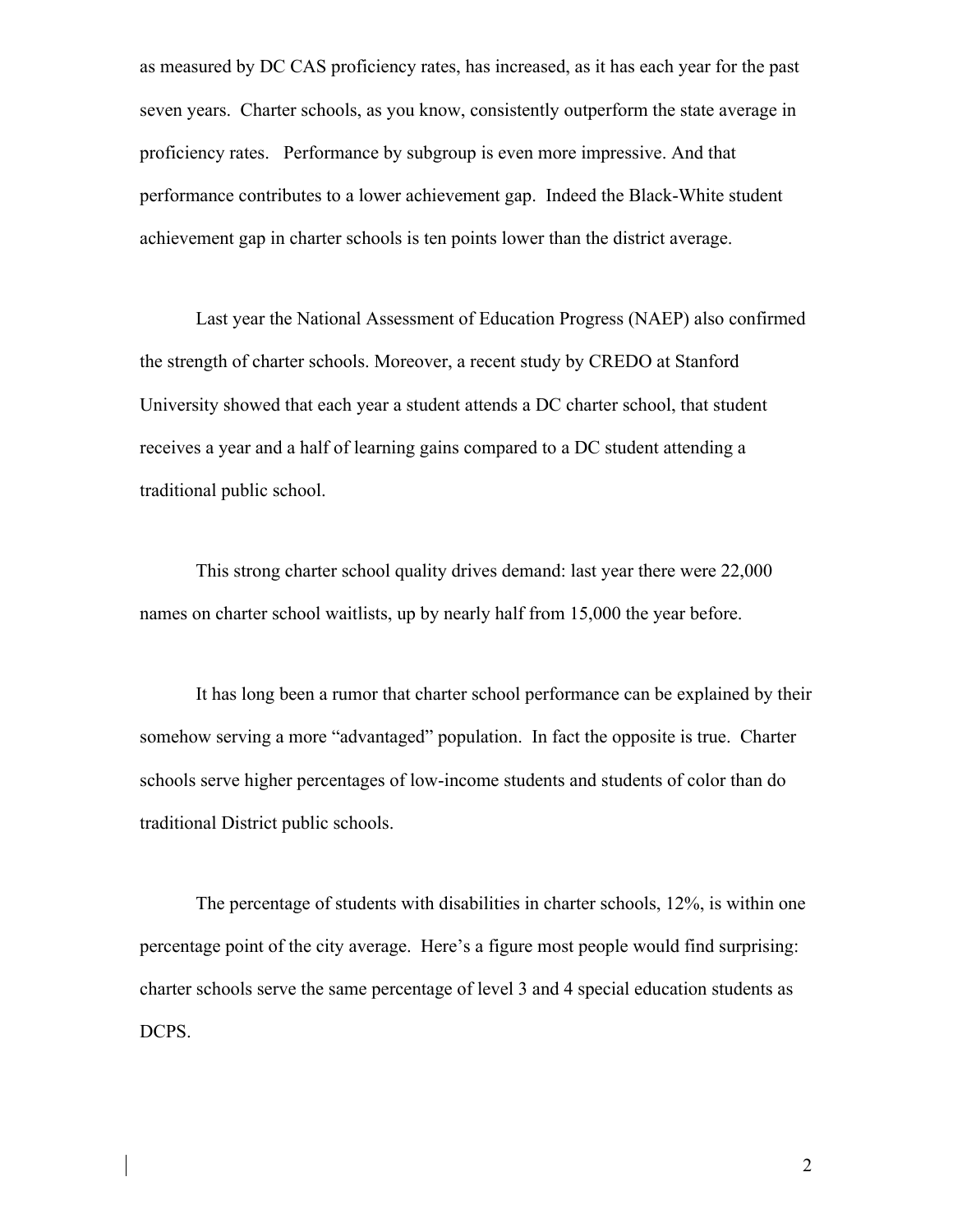The primary credit for this performance goes to the charter schoolteachers and leaders who work so hard on behalf of children. But PCSB's oversight has played an important part as well. For three years now, we have released the results of our Performance Management Framework (PMF), which tiers schools by quality. Using the PMF as a guide, we have closed low performing schools, encouraged high performing schools to grow, and used the data we have collected to help drive improvement at schools across the quality spectrum. From 2011 through next school year, we are projected to have added more than 4,000 Tier 1 seats in charter school classrooms and eliminated more than 2,000 Tier 3 seats. And there would be no Tier 3 seats in Wards 7 and 8.

These numbers show that PCSB is not just after the "market share" of public school students. Our focus is on increasing the quality of the charter sector. PCSB has chartered less than one-third of all applicants who wish to open a charter school. We have a rigorous 15-year charter renewal process. Our selective application process, coupled with an equally rigorous renewal process, has resulted in the lowest growth rate for charter seats in history – just  $6.2\%$  year over year. When you add in that DC public school enrollment is also growing, the result is that charter school growth was at its slowest rate ever, just 1% (43% to 44%). However, the share of quality seats within the charter sector has increased; from 2011 through next school year, there will be 13% more Tier 1 seats.

Another goal of our focus on quality has been to encourage the boards of lowperforming schools to work with high-performing schools in the face of non-renewal or closure, to find an alternative to outright closure. This process provides stability and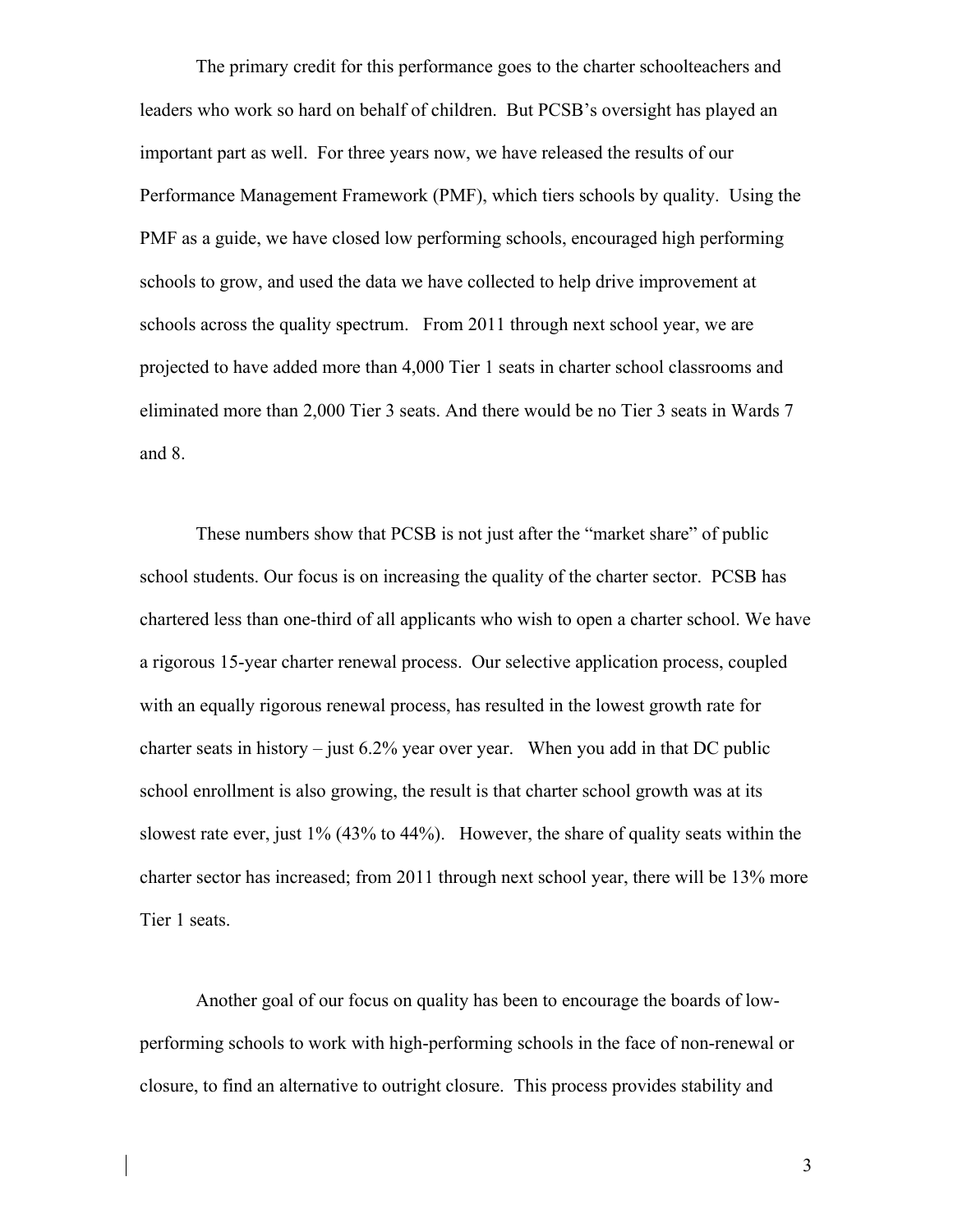continuity. It also provides increased opportunities for students and families, as they do not have to go through a lottery process to find a new school. Instead, they are assured a seat at the high-performing school along with all of the benefits that the school or network of schools provides.

The National Association of Charter School Authorizers (NACSA) reconfirmed the quality of our work as an authorizer by conducting an in-depth evaluation over the summer. PCSB results were among the two highest of any authorizer NACSA has ever evaluated.

I want to review some successes we had this year in addressing some longstanding issues with charter schools.

The first concerns charter school discipline – particularly the high levels of suspensions and expulsions. When we testified two years ago, there were 227 expulsions at charter schools annually. Since that time we have worked closely with charter leaders on this issue and these efforts have borne results. Year to date figures show that expulsions are likely to be well under 100 this year. And we are seeing impressive reductions in out of school suspensions as well.

The second big success is the progress we have made on openness and data transparency. Our collaboration with OSSE and DCPS led to the publication this year of the city's first equity reports. These reports, which literally lead the nation in the quality of data presented, show student performance, growth, and discipline numbers by subgroup. Beyond the equity reports, we have significantly enhanced PCSB's website to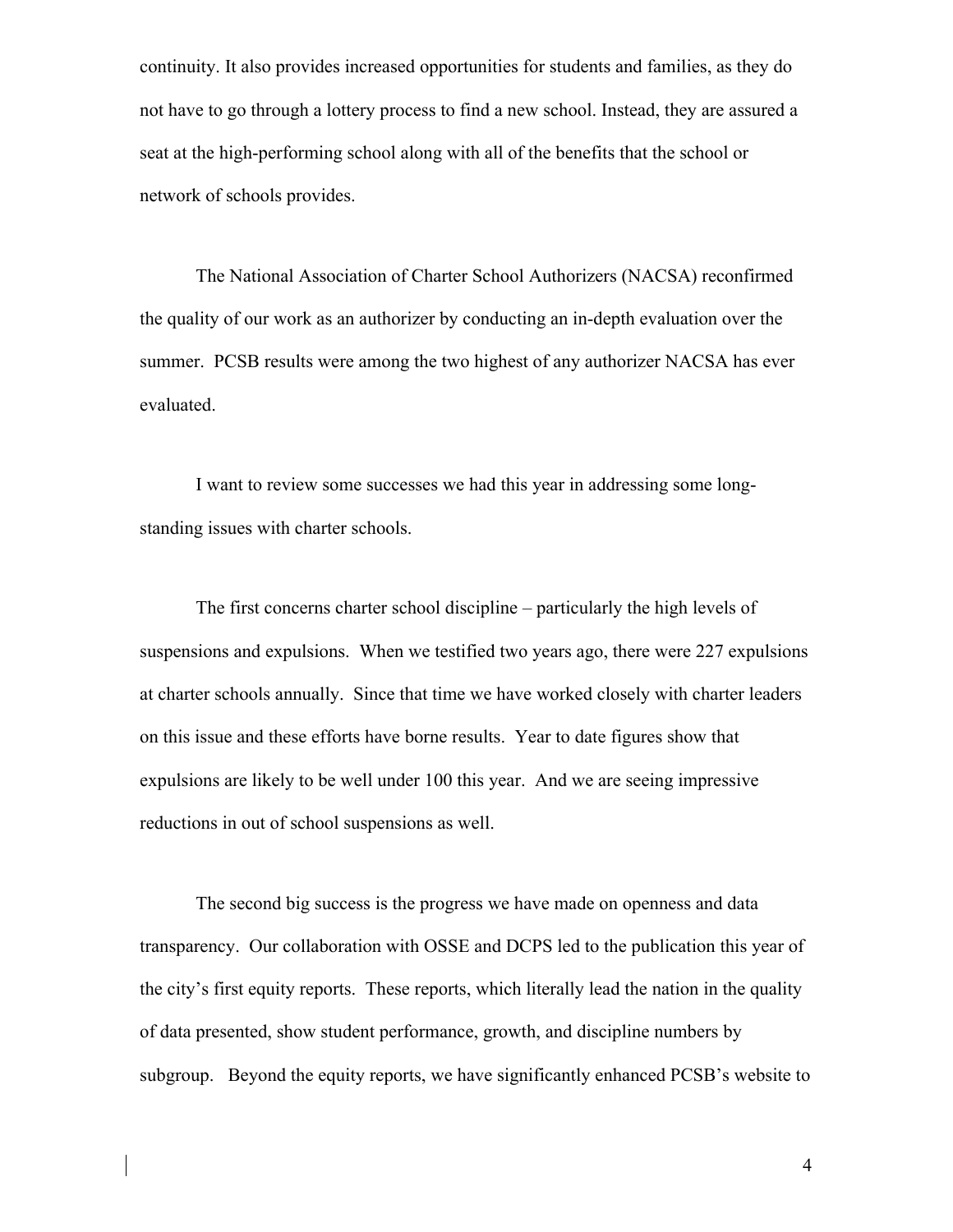permit school leaders to explore the underlying data behind our accountability tools, the PMFs and Accountability Plans, and to allow parents to share our data on multimedia platforms.

The third is the progress we have made on improving the financial strength of charter schools. Two years ago we began publishing financial analyses of each school and providing technical assistance to those with weak financials. Since then, the number of schools with weak financials has declined from 13 to 3. It was not many years ago when charter schools would literally run out of cash in the middle of the year. Those days are over.

Finally, we have seen success with the charter school lottery. Thanks in part to the guidance of PCSB's Community Advisory Group, we moved aggressively first to put in place a common deadline and then this year to collaborate with DCPS and the DME to launch My School DC, a common lottery. Out of respect for charter school autonomy we insisted that participation be voluntary, but 90% of non-adult education schools are participating.

PCSB has worked hard over the past year to collaborate far more extensively across the city. This includes our participation in the common lottery, and in the joint effort around equity reports and our common efforts to reduce truancy. With this Council's support we created a new full-time position to better coordinate health and safety efforts at charter schools and improve collaboration with city agencies. For example, nine additional charter schools have been approved to receive a school nurse. Nearly 30 charter school staff members have been trained to administer medication, and